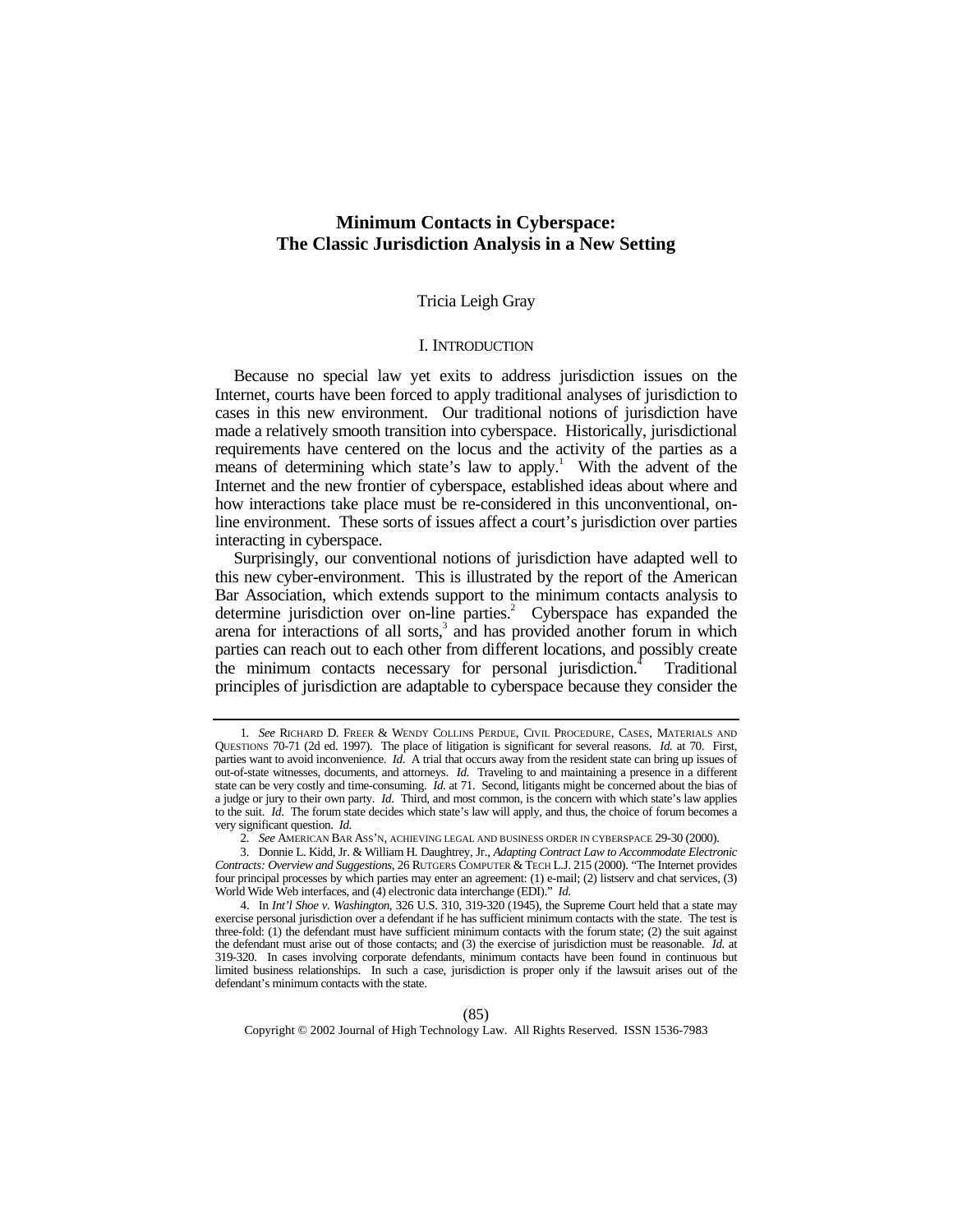physical location of the parties and the conduct they direct at the forum state.<sup>5</sup> These factors remain crucial to our current analysis of jurisdiction in cyberspace.<sup>6</sup>

Individuals and corporations continue to exist in real space, and continue to do business from one state, while targeting other states. We should continue to use the physical status of the parties as a starting point for jurisdictional analysis. This approach makes sense, because the application of the minimum contacts test to Internet jurisdiction simply extends the amenability to suit that already exists for parties. No new rules are necessary, because although the Internet is a new forum, parties, as always, exist in a physical space. The report of the American Bar Association and a review of current caselaw support this proposition.

## II. THE MODERN CHALLENGE: PERSONAL JURISDICTION AND THE INTERNET

#### *1. The Report of the American Bar Association*

An important, and largely on-target, reexamination of the issue of jurisdiction in cyberspace began with a report by the American Bar Association, published in July 2000.<sup>7</sup> The report, titled ACHIEVING LEGAL AND BUSINESS ORDER IN CYBERSPACE: A REPORT ON GLOBAL JURISDICTION ISSUES CREATED BY THE INTERNET, is the cumulative effort of multiple sections of the bar, working groups, and international commentators.<sup>8</sup> Cyberlaw jurisdiction is discussed in both global and domestic forums.<sup>9</sup> The report tends to be more successful when considering domestic jurisdiction problems.

The goal of the ABA's report is to promote a legal infrastructure that will provide guidance to the new area of cyberlaw and the jurisdiction of courts over Internet-related litigation.<sup>10</sup> Despite its global overtones, the report's analysis stays squarely in the American traditional context of jurisdiction, which is rooted firmly in physicality and minimum contacts. $11$  The anatomy of American jurisdiction in the new Internet environment is preserved by the  $ABA$ 's report.<sup>12</sup> A less conventional approach would seem too far a departure

<sup>5.</sup> It is important to the jurisdictional analysis that the defendant "purposefully avail[ed] itself of the privilege of conducting activities within the forum state, thus invoking the protection of its laws." Hanson v. Denckla, 357 U.S. 235, 253 (1958).

<sup>6</sup>*. See* AMERICAN BAR ASSOCIATION [hereinafter *ABA*], ACHIEVING LEGAL AND BUSINESS ORDER IN CYBERSPACE 9 (2000). "[W]hile technology changes how parties communicate, it does not and can not change the fact that parties themselves exist in physical space – the key to jurisdictional analysis. Cyberspace may be a 'place,' but it is inhabited bits and bytes, not by people. It may change how people understand their boundaries, and thus affect their state of mind, but in the end it is a means of communication." *Id.* at 9.

<sup>7</sup>*. See* ABA, *supra* note 6, at 7.

<sup>8</sup>*. See* ABA, *supra* note 6, at i-iii.

<sup>9</sup>*. See* ABA, *supra* note 6, at 18-22 and 35-67.

<sup>10</sup>*. See* ABA, *supra* note 6, at 7. In 1998, the American Bar Association began a global study of the potential jurisdiction issues involved in cyberspace and their potential resolutions. *Id.* at 7. The project promotes a legal *infra*structure that will allow electronic commerce to flourish, while promoting "elements of certainty and predictability" by suggesting up guidelines to be followed in an on-line environment. *Id.* at 7.

<sup>11</sup>*. See* ABA, *supra* note 6, at 35-67.

<sup>12</sup>*. See* ABA, *supra* note 6, at 35-67.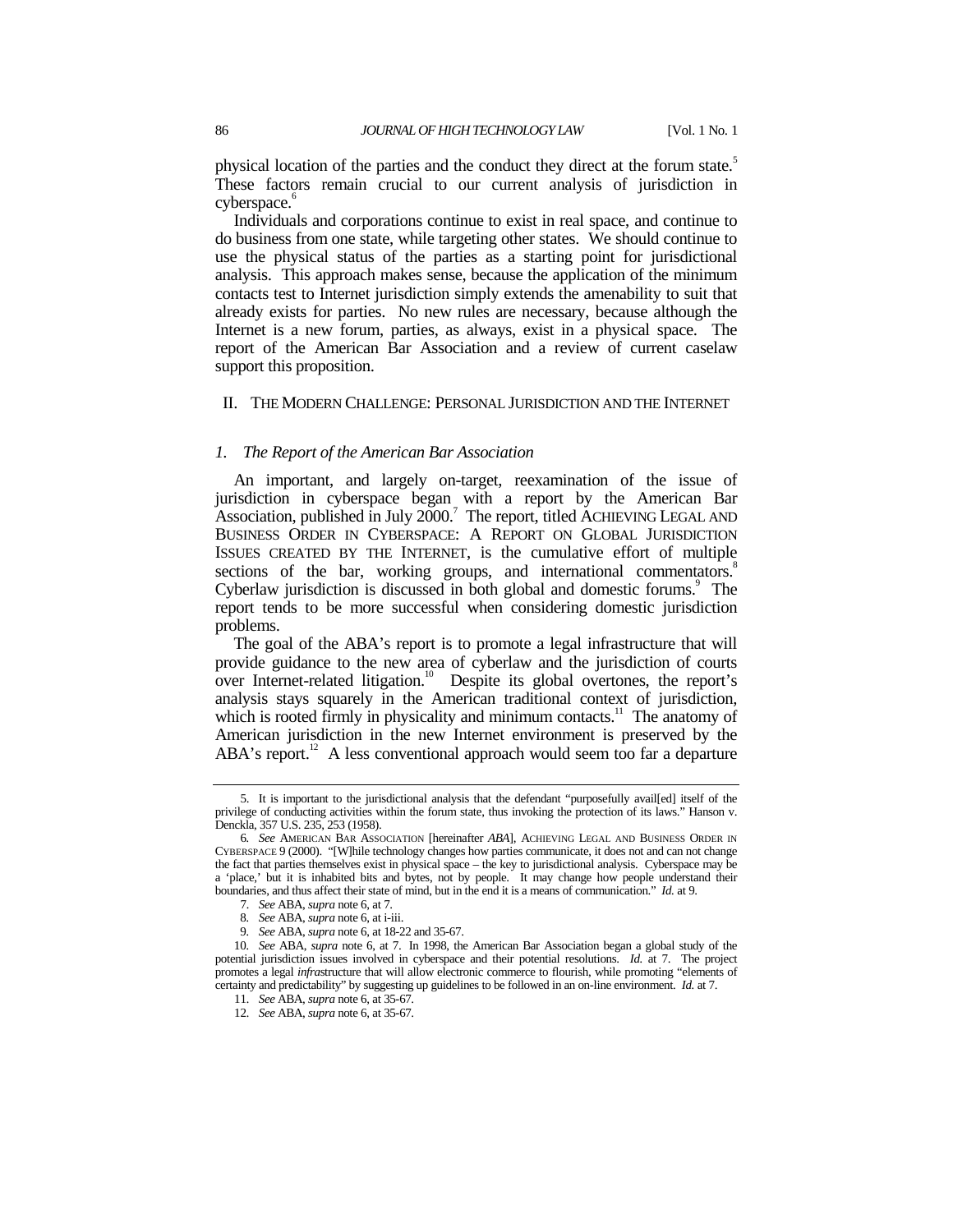from the caselaw that has already developed, which is discussed below. The notion of "minimum contacts", derived in 1945, has become and will likely remain the benchmark of jurisdiction in cyberlaw cases.<sup>13</sup>

The idea that the minimum contacts standard will continue to underwrite our jurisdictional analysis is reassuring for our domestic cases, but troubling for cases with international parties. The Constitution of the United States and its requirements of Due Process is unique, and is obviously not adopted in other countries. The *Int'l Shoe* standard of minimum contacts does not competently address concerns of jurisdiction over foreign defendants.<sup>14</sup> In a case with international parties, the physicality requirement of jurisdiction remains crucial. However, exercising jurisdiction over a foreign defendant is a complex matter, not simply solved by an exercise of jurisdiction based on purposeful availment. New international law must be developed to legislate the very complicated problem of global lawsuits arising from the Internet. At this point in time, the American minimum contacts analysis is inappropriate for jurisdiction in an international setting. Jurisdiction laws of other countries should be scrutinized, and an international committee should determine the best combination of methods to use for a jurisdictional analysis of online parties in an international setting.

The ABA report constructively comments on the state of the current American jurisdictional law, or the state of the law at the time the report was released (in July 2000).<sup>15</sup> It does offer some new insight into an appropriate approach to on-line jurisdictional analysis, while maintaining the integrity of American jurisdiction.<sup>16</sup> It is particularly helpful with specific admonitions to businesses, offering advice on how to help limit their liability to consumers.

#### *a. Federal Jurisdiction*

The global nature of the Internet is unsuitable for supervision of each state's courts. The Internet is the appropriate domain of federal regulation. The ABA report agrees with this proposition, stated in a federal district court opinion that suggests the Internet should be the province of federal jurisdiction and regulation, rather than the subject of each state's application of the law.<sup>17</sup> As the report is the product of an effort to regulate substantive law from the

<sup>13</sup>*. See* Int'l Shoe v. Washington, 326 U.S. 310, 319 (1945).

<sup>14</sup>*. See id.*

<sup>15</sup>*. See generally* ABA, *supra* note 6.

<sup>16.</sup> On a side note, one interesting aspect of the ABA report is the repeated reliance of the drafters on the usefulness of Bots, i.e., programmed, intelligent agents to which specific criteria has been applied by a consumer or merchant. *See* ABA, *supra* note 6, at 84. For instance, in a discussion of the difficulties of international law, the drafters suggest that use of intelligent electronic agents to redress jurisdictional issues raised by the global span of the Internet. The Bots, it is suggested, "can be deployed by sellers and purchasers to evaluate the relative product, price and jurisdictional terms of the potential relationship, provide a basis for a global standard, as long as the underlying 'code' can be agreed upon." *See* ABA, *supra* note 6, at 84. This level of sophistication of on-line transactions seems a long way off, but it will be interesting to note the development and deployment of Bots in the context of jurisdiction.

<sup>17</sup>*. See* ABA, *supra* note 6, at 5 n. 29 (*citing* Am. Library Ass'n. v. Pataki, 969 F. Supp. 160, 181-82 (S.D.N.Y. 1997)). A crucial element of predictability is the knowledge of website sponsors and consumers regarding what regulatory systems apply to the business that they transact over the Internet. *See* ABA, *supra* note 6, at 5.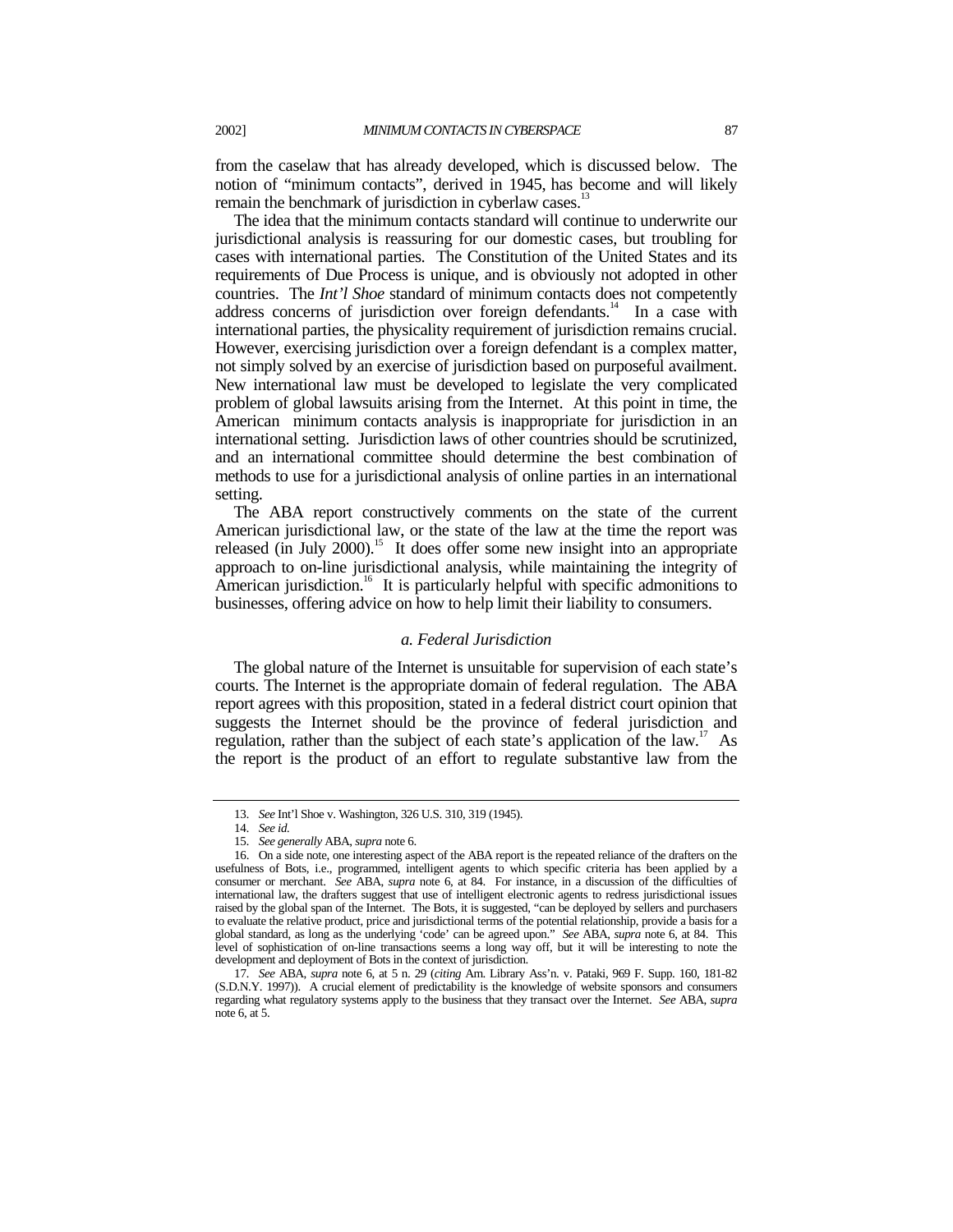perspective not only of the United States, but of certain European and Asian countries, this more generalized approach is clearly suitable.<sup>18</sup>

#### *b. Importance of Physical Location*

Where the parties exist in physical space continues to be a crucial component of jurisdictional analysis.<sup>19</sup> The new frontier of cyberspace has not changed the importance of location of the parties, but has expanded the geographic area throughout which these parties can readily interact. For instance, residents of Vermont can purchase inflatable alligators from Florida, and Florida residents can buy Vermont maple syrup on the Web. This creates a legal relationship between two residents of different jurisdictions.

The ABA report correctly maintains that the analysis for jurisdiction should begin at the conventional standpoint: where the parties exist in physical space.<sup>20</sup> As discussed below, most, if not all, American courts have applied this customary component to their analysis of jurisdiction in Internet cases.<sup>21</sup> Jurisdiction in Internet cases has largely followed precedent and traditional analysis. $2^2$  This trend is a reliable way to frame guidelines for Internet jurisdiction; the analysis is familiar and readily applied by the courts. The ABA properly supports this inclination.

An overview of preliminary jurisdictional guidelines for the Internet is included in the report of the  $\overrightarrow{ABA}^{23}$  These default rules are rooted in decisions of our recent case law and traditional ideas about jurisdiction. Both users and sellers are encouraged to identify the state in which they reside, so that the other party can be put on notice. $2<sup>24</sup>$  Although this rule makes sense from a legal perspective, it is hard to imagine that many consumers, and even many businesses, understand the rationale behind posting their home state. In this way, the report fails make a suggestion that has application to unsophisticated Web users. Even though many consumers include their home state information in forms that they fill out on the Web, most are unaware that their physical location affects their amenability to suit, or that such information is gathered

22. See, e.g., Cybersell, Inc. v. Cybersell, Inc., 130 F.3d 414 (9th Cir. 1997); Compuserve, Inc. v. Patterson, 89 F.3d 1257 (6th Cir. 1996); Zippo Manufacturing v. Zippo Dot Com, 952 F. Supp. 1119 (W.D. Pa. 1997); Panavision Intern., L.P. v. Toeppen, 141 F.3d 1316 (9th Cir. 1998).

23*. See* ABA, *supra* note 6, at 19-87. The report first states some default rules, then discusses choice of law and forum provisions in contract, and then discusses hybrid alternatives.

24*. See id.* at 20.

<sup>18</sup>*. See* ABA, *supra* note 6, at 9.

<sup>19</sup>*. See id.* at 27.

<sup>20</sup>*. See id.* at 9, 27.

<sup>21.</sup> The ABA report notes some confusion among lower court decisions regarding jurisdiction over Internet defendants. The report criticizes the decision of *Inset Sys., Inc. v. Instruction Set, Inc.*, 937 F. Supp. 161 (D. Conn. 1996), characterizing the decision as "wrong." ABA, *supra* note 6, at 54. In *Inset*, the court found jurisdiction over the defendant based on its web site and the fact that it also offered a toll-free number "designed to communicate with people and their businesses in every state." *Inset Sys.,* 937 F. Supp. at 164. The report's contention with this analysis is its oversimplification – adoption of such an analysis would subject all companies who maintained web sites to jurisdiction everywhere. ABA, *supra* note 6 at 54-56. *But see* Tech Heads, Inc. v. Desktop Service Center, Inc., 105 F. Supp. 2d 1142 (D. Or. 2000) (holding that the operation of a web site, in conjunction with a toll-free number, and national newspaper advertisements, constituted the defendant's purposeful availment of the forum state).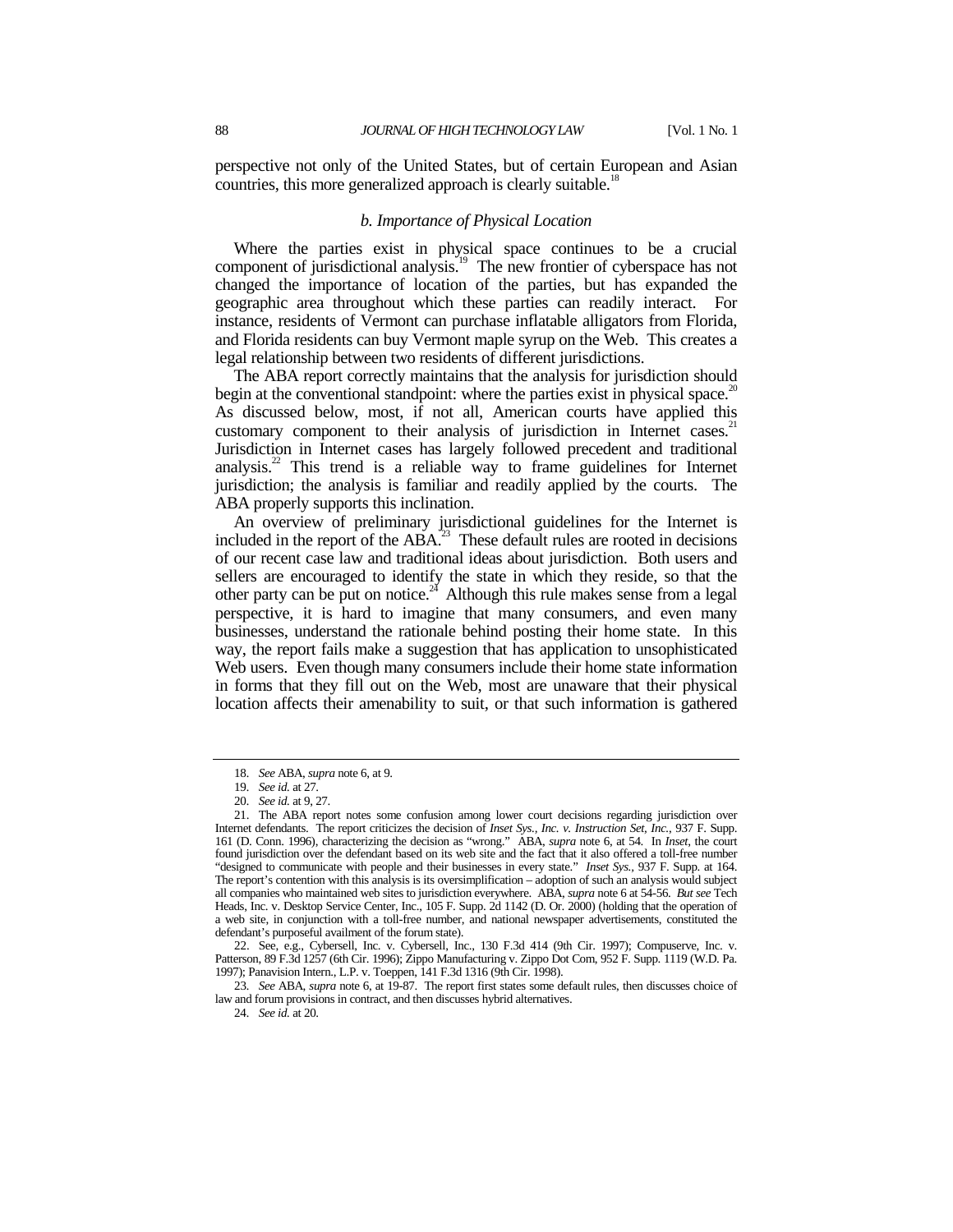for legal purposes. (The suggestion that businesses also post their home state information is discussed below.)

The default rules also suggest that more than one nation-state may be able to assert personal and prescriptive jurisdiction over Internet transactions, just as they have over physical transactions. However, every party on the Internet should be subject to both personal and prescriptive jurisdiction in at least one state.<sup>25</sup> Parties should be amenable to suit in at least one state. These suggestions follows traditional notions of jurisdiction, and are sensible.

#### *c. Targeting of a Forum State*

The ABA report reflects the current caselaw in its recommendation that passive web sites, i.e., web sites that do not seek out traffic and merely offer information, should not be subject to jurisdiction solely on the basis that they were accessible in the forum state.<sup>26</sup> This assertion follows the common logic, and is very reasonable. If the web site does not target the forum state, and the claim is based solely on accessibility, an exercise of jurisdiction is not proper. Recent American caselaw supports this contention, as discussed below.<sup>2</sup>

One reason for this reluctance to subject passive websites to suit is to encourage individuals to share information in the forum of cyberspace, without fear of litigation in a foreign environment.<sup>28</sup> In fact, the report goes so far as to say that absent an interactive site which accepts offers from buyers, the seller should not be subject to jurisdiction in the buyer's home state based on one sale.<sup>29</sup> It is then proposed that the buyer could be described as having "targeted" the seller, and should be amenable to suit in the seller's home state. $30$ This would be a departure from traditional jurisdictional principles. Presently, it does not seem like a feasible alternative, as sellers are still generally thought of as having more bargaining power.<sup>31</sup>

<sup>25</sup>*. See id.* at 19.

<sup>26</sup>*. See id.* at 93.

<sup>27</sup>*. See, e.g.,* Citigroup, Inc. v. City Holding Co., 97 F. Supp. 2d 549 (S.D.N.Y. 2000) (discussing traditional notions of jurisdiction, and allowing specific personal jurisdiction based on the nature and quality of the activity over the Internet); *see also* Mink v. AAAA Dev. LLC, 190 F.3d 333 (5th Cir. 1999) (holding that "passive" web sites should not be subjected to jurisdiction based solely on their site).

<sup>28.</sup> In rare cases, passive web sites have been found to have the "minimum contacts" necessary to establish jurisdiction. *See* Tech Heads, Inc. v. Desktop Serv. Ctr., Inc., 105 F. Supp. 2d 1142 (D. Or. 2000) (holding that a largely passive web site subjected the defendant to personal jurisdiction in the forum state).

<sup>29</sup>*. See* ABA, *supra* note 6, at 32.

<sup>30</sup>*. See id.*

<sup>31.</sup> The ABA suggests that the notion of superior seller bargaining power might be outdated. ABA, *supra* note 6, at 32. Its drafters state that the Internet "not only empowers consumers; it also may reduce a seller's power to define its market . . . . Now, the buyer is as likely to search out a relatively passive seller, as is an active seller to search out a passive customer." ABA, *supra* note 6, at 32. Although this is true – Internet consumers can seek out passive Internet sellers – this does not change the conventional idea that sellers generally inhabit the more powerful position in the seller-buyer relationship. Sellers can limit their liability on the Web. *See infra* § d, at 15).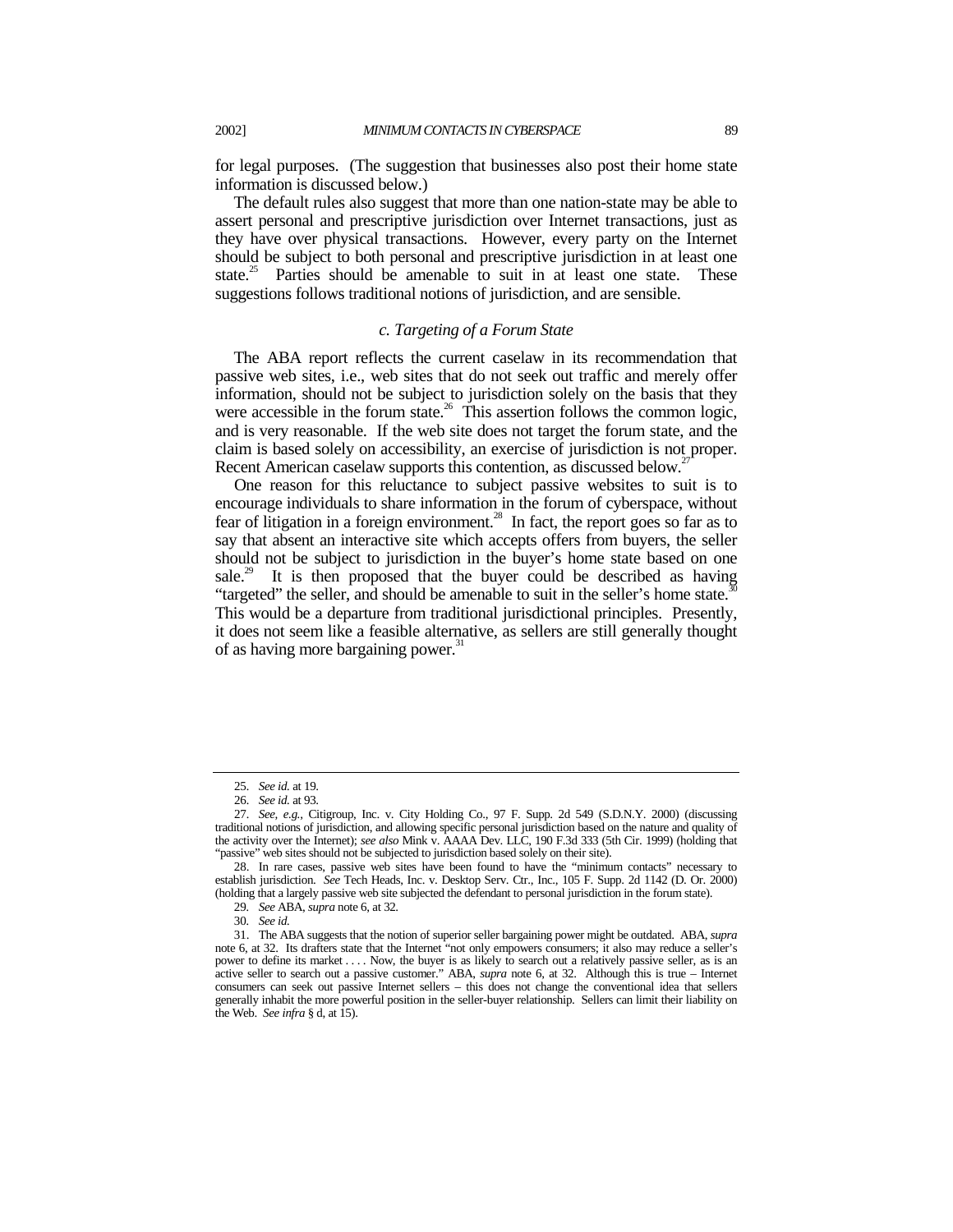#### *d. Liability of Web Site Sponsors*

The ABA guidelines also suggest situations in which sponsors of web sites should be amenable to litigation in a forum state.<sup>32</sup> Again, these guidelines are safely within our courts' current approach to personal jurisdiction, which conforms to established approaches to jurisdiction. The report proposes that both personal and prescriptive jurisdiction may be asserted over a website sponsor in a state, provided there is no enforceable contractual choice of law and forum.<sup>33</sup>

The ABA's suggested requirements to meet jurisdiction are: (1) the sponsor is a resident of the forum state, or has a principal place of business in that state; (2) the sponsor targets the forum state and the claim arises from the content of the website, and  $(3)$  the claim arises from a transaction on the website that may not target the forum state specifically, but is interactive.<sup>34</sup> This approach is agreeable because it is firmly rooted in our personal jurisdiction jurisprudence, but is updated enough for its new cyberspace environment.

The report also suggests that businesses engaged in commerce in cyberspace should make good faith efforts to indicate the state in which they reside, as well as the physical targets of their web site.<sup>35</sup> This section of the report is particularly helpful to businesses that operate web sites, and the advice that the report gives is consistent with current approaches to limiting liability. The report recommends a clear description of the web site's origin and its target audience.<sup>36</sup> This protects both the sponsor and the consumer. Good faith efforts of businesses to notify consumers of their origin include the use of disclosures, disclaimers, technological blocking or screening mechanisms.<sup>37</sup> Such precautions should protect the web sponsor from being subject to personal jurisdiction in a foreign state, unless they have targeted that state.<sup>3</sup>

The ABA report correctly maintains that such steps will help to avoid consumer confusion and possible jurisdiction disputes. However, some of the ABA's suggested precautions might overestimate the sophistication of the average Internet consumer. When faced with this problem, the report again relies on the feasibility of Bots to navigate through the issues of jurisdiction.<sup>39</sup> This is not a satisfying alternative at the present time; most consumers do not yet shop on the Internet via Bot. Traditional jurisdictional guidelines need to be maintained to protect consumers in the realm of cyberspace.

### *e. Contractual Choice of Law and Contractual Choice of Forum*

Contractual choice of law and forum provisions are an effective way for businesses to limit their ability to be sued in foreign states. Because of this,

<sup>32</sup>*. See* ABA, *supra* note 6, at 19-20.

<sup>33</sup>*. See* ABA, *supra* note 6, at 19-20.

<sup>34</sup>*. See id.*

<sup>35</sup>*. See id.*

<sup>36</sup>*. See id.*

<sup>37</sup>*. See id.*

<sup>38</sup>*. See* ABA, *supra* note 6, at 20.

<sup>39</sup>*. See supra* note 16.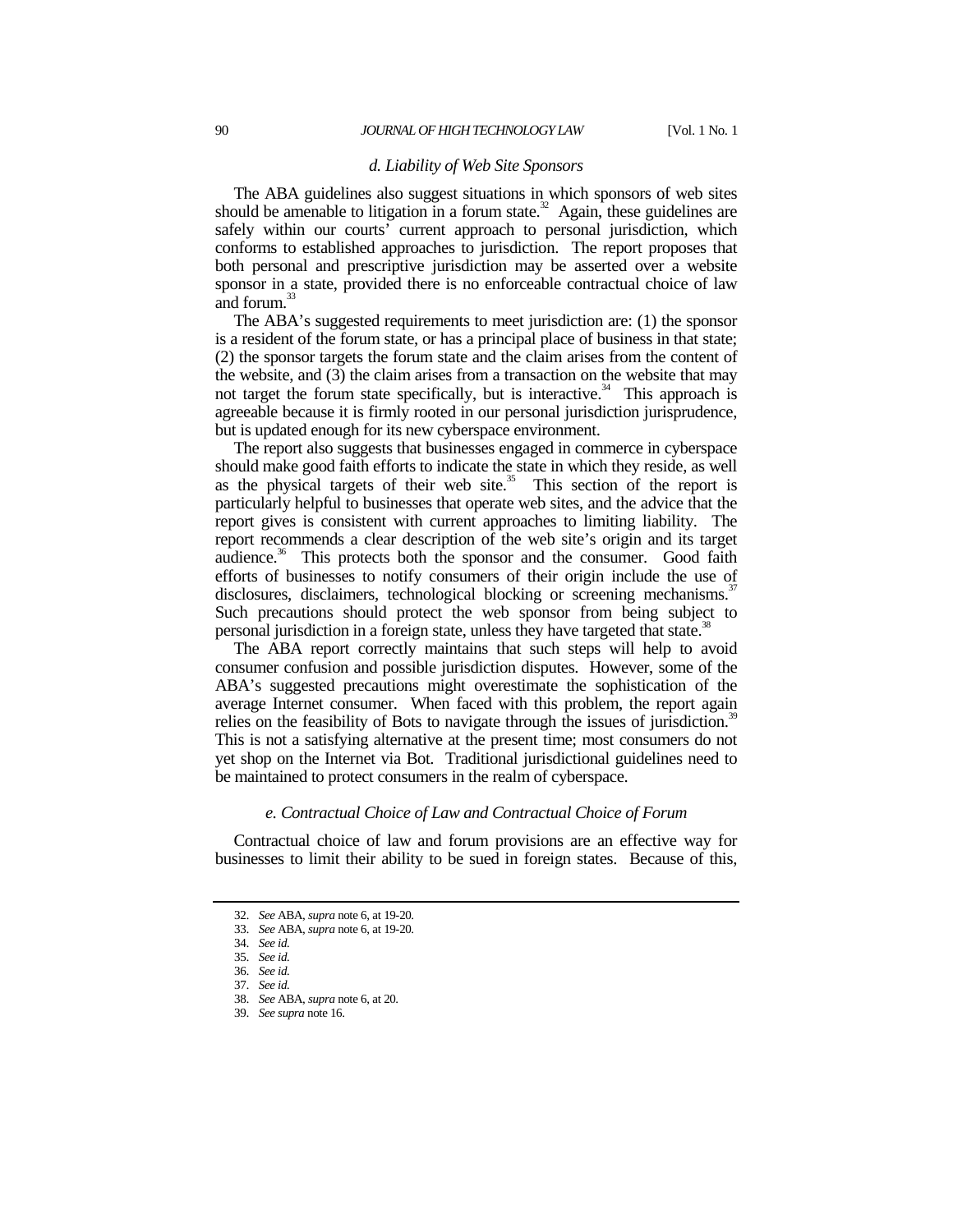they should be enforced, especially in a business to business setting. When exercising jurisdiction over an entity, the ABA suggests that courts consider the good faith efforts made by the business to limit its amenability to suit as well as other factors.<sup>40</sup> Absent fraud, courts should uphold contractual choice of law and forum agreements.<sup>41</sup> The ABA suggests several situations in which enforcement of contractual choice of law and forum decisions are appropriate. Rules 1.2-1.2.5 include scenarios in which: (1) the consumer demonstrably bargained with the seller; (2) the consumer entered into the contract based on the use of a "fiduciary" Bot, i.e., a programmed, intelligent agent to which no criteria has been applied save for those specified by the consumer, and the Bot included programming that allowed for such terms as the nature of the protections sought to the extent that such protections are enforceable; and (3) the Internet sponsor is subject to tax assistance in a particular state and should have the ability to contract with other Internet or financial providers in order to reallocate the burden of required tax assistance.<sup>42</sup>

In consumer transactions, such a unilaterally drafted provision is considered a contract of adhesion, and is enforceable only in the absence of unfairness or unconscionability to the buyer.<sup>43</sup> In consumer transactions involving choice of law and forum provisions, protecting consumers is of the utmost importance. The average consumer does not have the same legal or economic resources as the average company. Thus, the report correctly upholds this traditional standard.

## *f. Hybrid Alternatives*

The report also offers a hybrid alternative for jurisdiction disputes in the form of safe harbor agreements.<sup>44</sup> Such agreements are cited as good models for Cyberspace dispute resolution, because they include public law minimum standards, government enforcement, and the opportunity for multiple entities to establish their own guidelines for dispute resolution and enforcement.<sup>45</sup> These qualities are attractive, as a possible alternative to court resolution, should the Internet continue to grow in such a way that some self-governance is appropriate. Also, the report proposes that new forms of dispute resolution may be necessary in the realm of cyberspace.<sup>46</sup> This section of the ABA report is very interesting and helpful, because it begins to envision new alternatives for Internet dispute resolution in an international setting.<sup>47</sup> The current example of ICANN dispute resolution rules involved in domain names is cited as a helpful model.<sup>48</sup> Such dispute resolutions may reduce transaction costs and

<sup>40</sup>*. See* ABA, *supra* note 6, at 67-69.

<sup>41.</sup> Choice of forum provisions are generally enforced in business to business contracts. Because of inequity of bargaining power, they become problematic in the setting of business to consumer contracts. *See id.*

<sup>42</sup>*. See id.* at 21-22.

<sup>43</sup>*. See id.* at 67.

<sup>44</sup>*. See id.* at 22.

<sup>45</sup>*. See* ABA, *supra* note 6, at 22.

<sup>46</sup>*. See id.* at 24.

<sup>47</sup>*. See id.*

<sup>48</sup>*. See id.*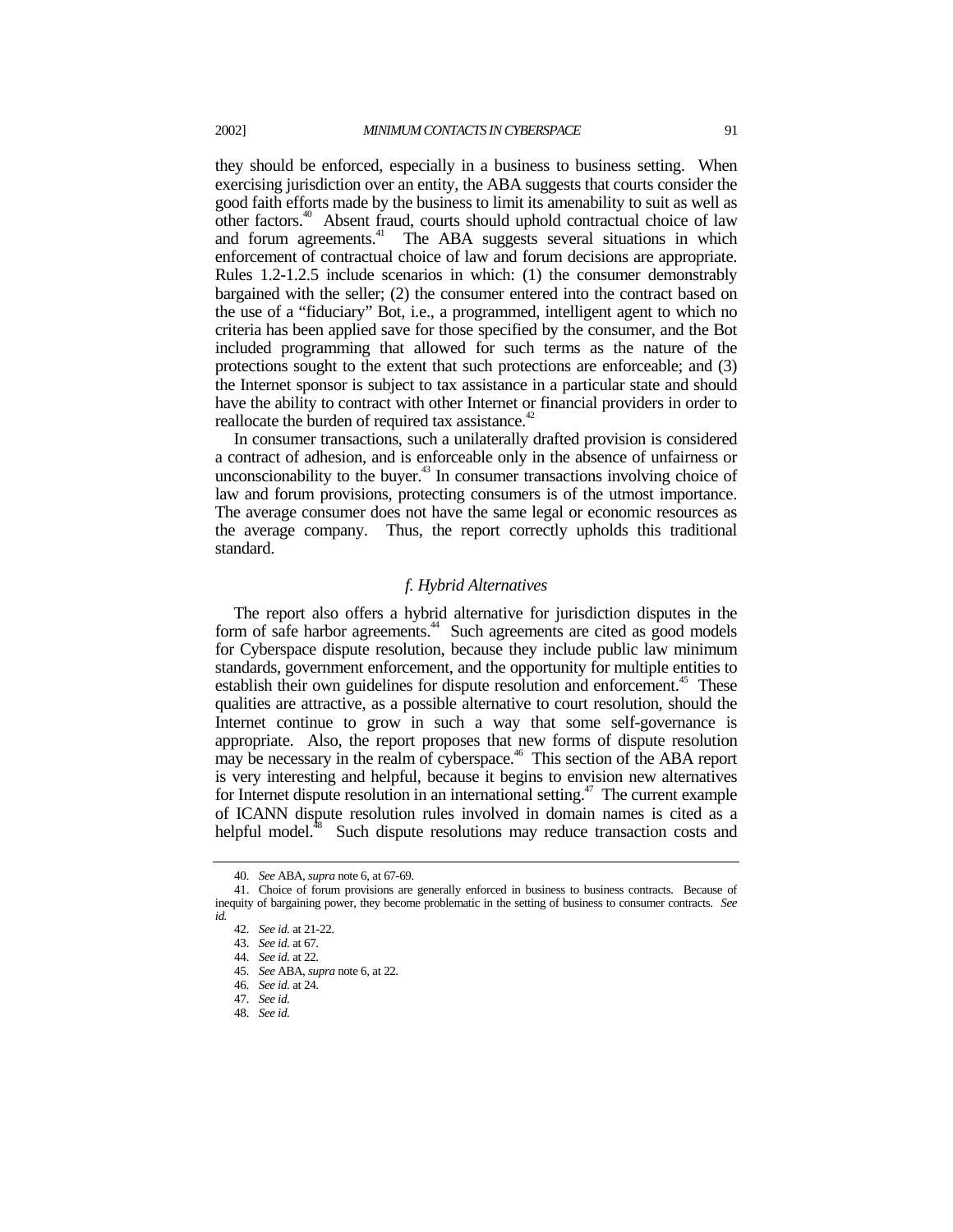formulate a new framework that could work well in a global setting.<sup>49</sup> The flexibility of this approach is in concert with the developing nature of the Internet, and the desire for its continued growth.

The ABA report suggests that highly regulated industries, such as securities, should reach a uniform agreement regarding the application of laws and regulations in a global environment.<sup>50</sup> Such rules should be developed so that parties are informed as to whose laws are applied in an electronic environment. This approach is rational for an industry that depends upon the global marketplace, as uniformity of laws in this area would enable business transactions to run smoothly, and would eliminate the question of which country's standards apply.

## *2. The Concept of Minimum Contacts in Recent, Internet-Related Caselaw*

The Internet, which was created in 1969 as a network of four computers at the University of California, is a worldwide group of connected networks that allows public access to information and services.<sup>51</sup> In the 1990's, use of the Internet became common in our society. Since that time, companies have developed online, shopping on the Internet has become commonplace, and people have begun interacting with each other from remote locations – sometimes locations unknown to the other party.

In such an environment, courts have been forced to apply the traditional framework of minimum contacts to a jurisdictional analysis of parties interacting in cyberspace.<sup>52</sup> This standard has adapted exceedingly well to its new environment. A tour through recent caselaw will be beneficial in illustrating new tests that have evolved, and how the conventional standards are still applied.

## *a. Interactivity of the Web Site*

In an influential 1997 case, the federal court for the Western District of Pennsylvania found jurisdiction over the defendant, based on its purposeful availment of the forum state.<sup>53</sup> Zippo Dot Com was a California corporation that operated a web site containing information about the company, advertisements, and an application for an Internet news service.<sup>54</sup> Zippo Dot Com contracted with seven Internet access providers and 3000 residents of Pennsylvania, and allowed them to download electronic messages.<sup>55</sup> Some of the messages contained explicit sexually oriented material, and these messages were the basis of the lawsuit.<sup>56</sup> Zippo Manufacturing, a Pennsylvania Zippo Manufacturing, a Pennsylvania

<sup>49</sup>*. See id.*

<sup>50</sup>*. See* ABA, *supra* note 6, at 24.

<sup>51</sup>*. See* GEORGE S. MACHOVEC, TELECOMMUNICATIONS, NETWORKING AND INTERNET GLOSSARY 56 (1993); *see also* MARK A. LEMLEY ET AL., SOFTWARE AND INTERNET LAW 3-16 (2000).

<sup>52</sup>*. See infra* n. 27.

<sup>53.</sup> Zippo Mfg. Co. v. Zippo Dot Com, Inc., 952 F. Supp. 1119 (W.D. Pa. 1997).

<sup>54</sup>*. Zippo*, 952 F. Supp. at 1121.

<sup>55</sup>*. Id.* at 1121-22.

<sup>56</sup>*. Id.* at 1122.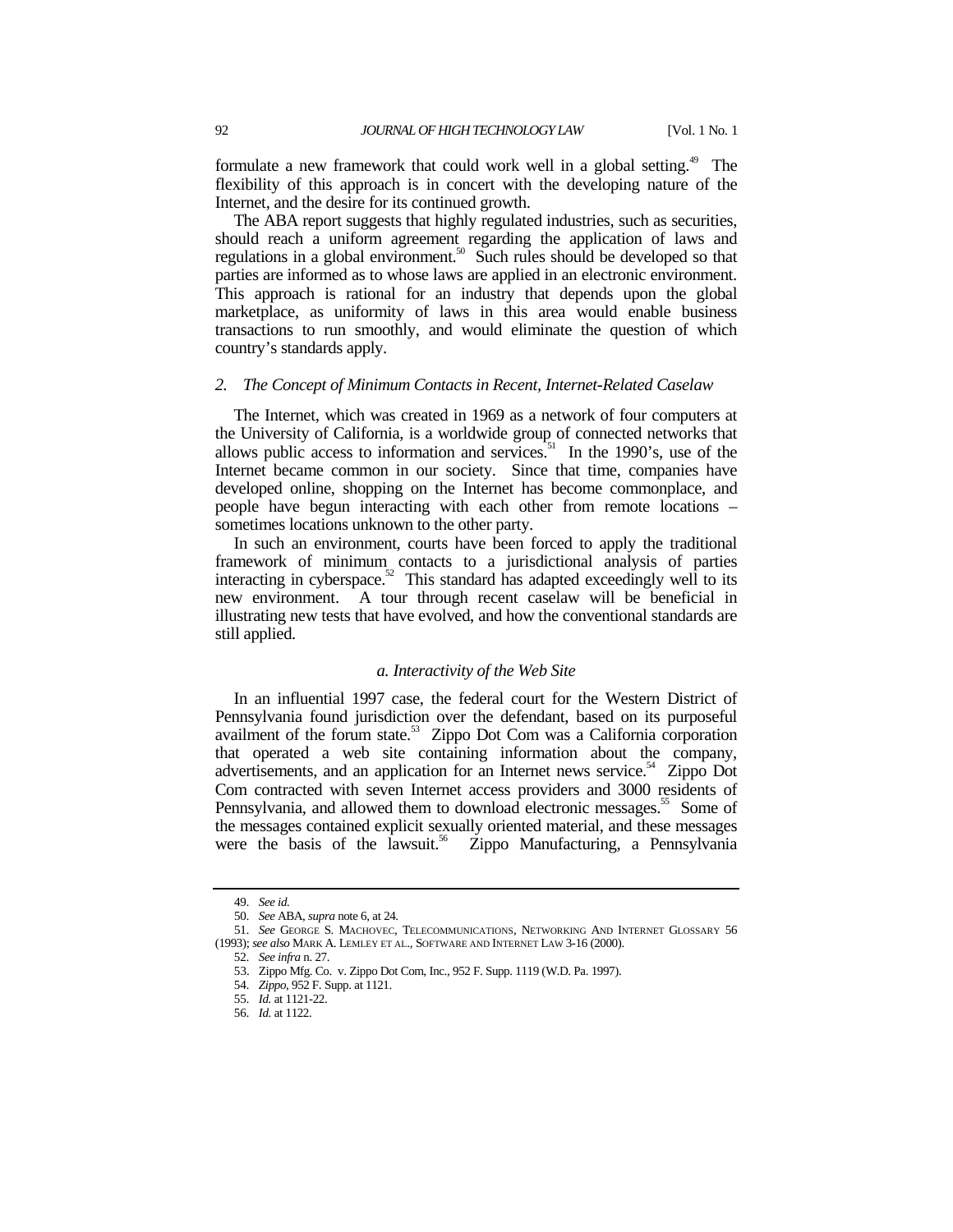corporation that manufactures lighters, brought suit against Zippo Dot Com in the district court of Pennsylvania, alleging trademark infringement, dilution, and false designation of origin.<sup>37</sup>

The *Zippo* court examined the traditional requirements for the exercise of specific personal jurisdiction.<sup>58</sup> The court considered the minimum contacts test, and discussed the foreseeability and reasonableness aspects of the test.<sup>59</sup> The court noted that caselaw on the issue of jurisdiction was scarce, but based on a review of available cases, the "likelihood that personal jurisdiction can be constitutionally exercised is directly proportionate to the nature and quality of commercial activity that an entity conducts over the Internet."<sup>60</sup>

In determining whether jurisdiction could be properly exercised over the defendant, the court examined the "*level* of interactivity and commercial nature of the exchange of information that occurs on the  $[w]$ eb site.<sup> $0$ </sup> Thus, the court introduced the "sliding scale" test, declaring it "consistent with well developed<br>personal jurisdiction principles." The logic of the interactivity test is The logic of the interactivity test is apparent. It is an extension of the traditional minimum contacts analysis. The more the defendant directs its attention to the forum state, the more minimum contacts established. By having an interactive web site available to residents of the forum state, the defendant is reaching out to the forum state, inviting an interaction with residents.

The court found that the defendant, by having an application on their web site, and by repeatedly and consciously processing Pennsylvania resident's applications and assigning them passwords, created "an interactive Web site through which it exchange[d] information with Pennsylvania residents in hopes of using that information later."63 The defendant argued that its contacts with

At one end of the spectrum are situations where a defendant clearly does business over the Internet. If the defendant enters into contracts with residents of a foreign jurisdiction that involve the knowing and repeated transmission of computer files over the Internet, personal jurisdiction is proper. E.g. *Compuserve, Inc. v. Patterson*, 89 F.3d 1257 (6th Cir. 1996). At the opposite end are situations where a defendant has simply posted information on an Internet [w]eb site which is accessible to users in foreign jurisdictions. A passive [w]eb site that does little more than make information available to those who are interested is not grounds for the exercise of personal jurisdiction. E.g. *Bensusan Restaurant Corp. v. King*, 937 F. Supp. 295 (S.D.N.Y. 1996). The middle ground is occupied by interactive [w]eb sites where a user can exchange information with the host computer. In these cases, the exercise of jurisdiction is determined by examining the level of interactivity and commercial nature of the exchange of information that occurs on the Web site. E.g. *Maritz, Inc. v. Cybergold, Inc.*, 947 F. Supp. 96 (E.D. Mo. 1996).

*Id.*

<sup>57</sup>*. Id.* at 1121.

<sup>58.</sup> There are two types of jurisdiction. General jurisdiction is permitted over an out-of-state "defendant for non-forum related activities when the defendant has engaged in 'systemic and continuous' activities in the forum state." *Id.* at 1122, (*quoting* Helicopteros Nacionales de Columbia, S.A. v. Hall, 466 U.S. 408, 414-16 (1984)). If no general jurisdiction is found, specific jurisdiction may be permissible under the test of *Int'l Shoe* (stating that specific jurisdiction may be established if a defendant has such minimum contacts with the state that it would comply with due process rights to require the defendant to defend a lawsuit in the forum state). *Zippo,* 952 F. Supp. at 1122.

<sup>59</sup>*. Zippo*, 952 F. Supp. at 1123.

<sup>60</sup>*. Id.* at 1124.

<sup>61</sup>*. Id.* (emphasis added).

<sup>62</sup>*. Id.* at 1124. The sliding scale was articulated further:

<sup>63</sup>*. Zippo,* 952 F. Supp. at 1125.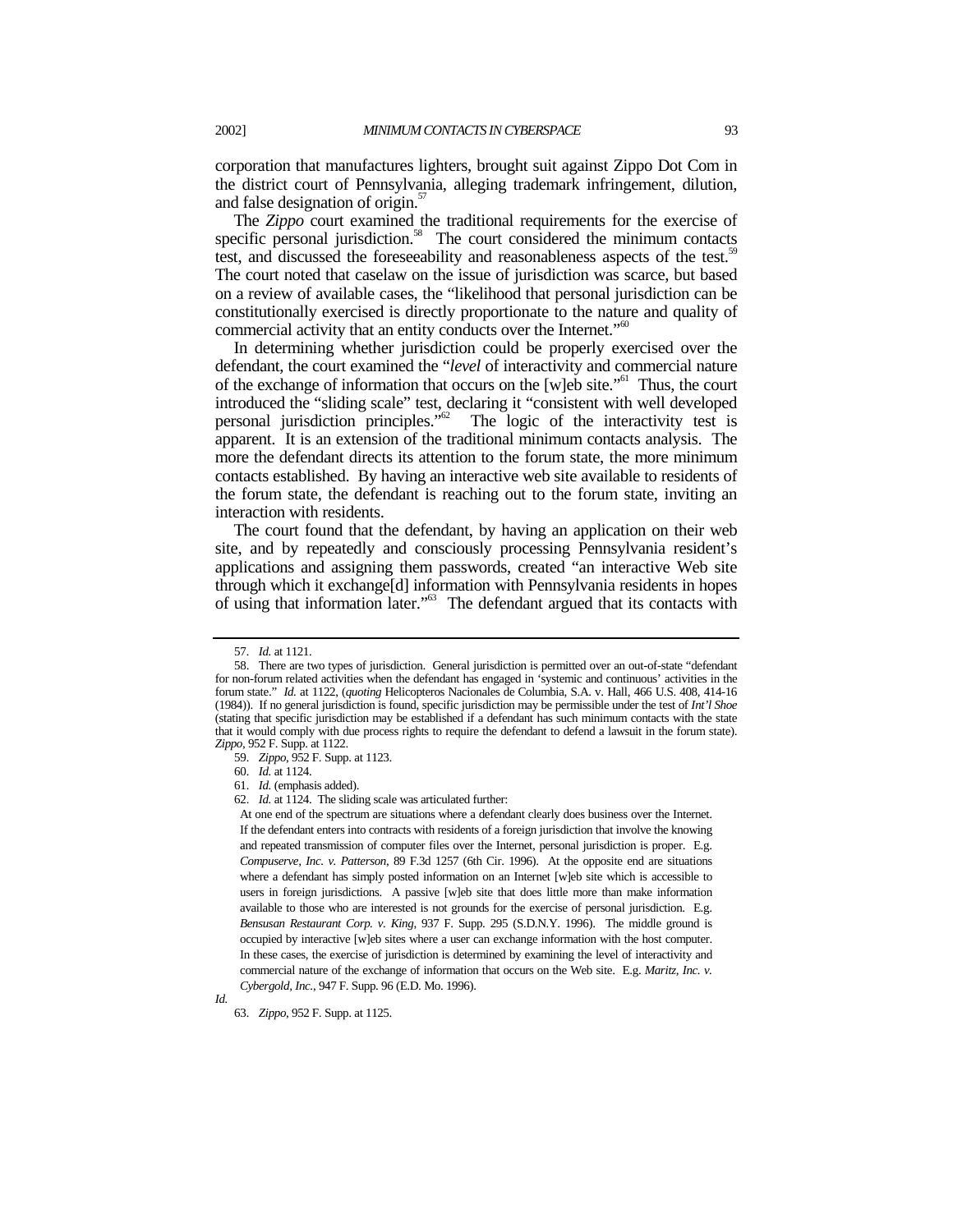Pennsylvania were not actively sought after. $64$  The court rejected this position, and found that it was the corporation chose to subject itself to suit in Pennsylvania by the processing of the Pennsylvania residents' applications.<sup>65</sup> This analysis has helped form the basis of jurisdiction analysis for Internet parties. As an extension of the minimum contacts test, it fairly considers the efforts of the defendant to target residents of the forum state.<sup>66</sup> "When a defendant makes a conscious choice to conduct business with the residents of a forum state, 'it has clear notice that it is subject to suit there  $\dots$ ."<sup>67</sup>

#### *b. Interactivity Test Applied*

In another influential case from 1997, an Arizona corporation brought suit against a Florida corporation of the same name, alleging service mark infringement.<sup>68</sup> The plaintiff, Cybersell AZ, was an Arizona corporation that provided Internet advertising and marketing services.<sup>69</sup> The defendant, Cybersell FL, was a corporation run from Florida by a father and son team that offered web marketing and advertising consulting services.<sup>70</sup> Cybersell FL did no advertising in Arizona, and had no offices, employees, or clients in the state.<sup>71</sup> Cybersell AZ discovered the existence of the Cybersell FL, and informed them of the existence of their registered service mark.<sup>72</sup>

Cybersell AZ initially filed suit in the District Court of Arizona.<sup>73</sup> Cybersell FL moved to dismiss for lack of personal jurisdiction, and the district court granted their motion.<sup>74</sup> The Court of Appeals affirmed the decision of the district court.<sup>75</sup> The court applied traditional jurisdiction principles to The court applied traditional jurisdiction principles to determine the fairness of the exercise of jurisdiction.<sup>76</sup> They used the three part test minimum contacts test first enumerated in *Int'l Shoe v. Washington*. 77

The court found that the first prong of this test was not satisfied, as the defendant had not purposefully availed itself of the privilege of conducting business in the forum state, and therefore did not invoke its benefits or protections.<sup>78</sup> The court noted that no Arizonan except for the plaintiff

<sup>64</sup>*. Id.* 65*. Id.*

<sup>66</sup>*. Id.*

<sup>67</sup>*. Id*. (*quoting* World-Wide Volkswagen Corp. v. Woodson, 444 U.S. 286, 297 (1980)).

<sup>68.</sup> Cybersell, Inc. v. Cybersell, Inc., 130 F.3d 414 (9th Cir. 1997).

<sup>69</sup>*. Cybersell*, 130 F.3d at 415.

<sup>70</sup>*. Id.*

<sup>71</sup>*. Id.* at 419.

<sup>72</sup>*. Id.* at 416.

<sup>73</sup>*. Id.*

<sup>74</sup>*. Cybersell,* 130 F.3d at 416.

<sup>75</sup>*. Id.* at 420.

<sup>76</sup>*. Id.* at 416-20.

<sup>77</sup>*. Id.* at 416. The Court of Appeals for the Ninth Circuit's test was articulated as follows: (1) The nonresident defendant must do some act or consummate some transaction with the forum or perform some act by which he purposefully avails himself of the privilege of conducting activities in the forum, thereby invoking the benefits and protections[;] (2) [t]he claim must be one which arises out of or results from the defendant's forum-related activities[; and] (3) [e]xercise of jurisdiction must be reasonable. *Id.* at 416 (*quoting* Ballard v. Savage, 65 F.3d 1495, 1498 (9th Cir. 1995)).

<sup>78</sup>*. Id.* at 419-20.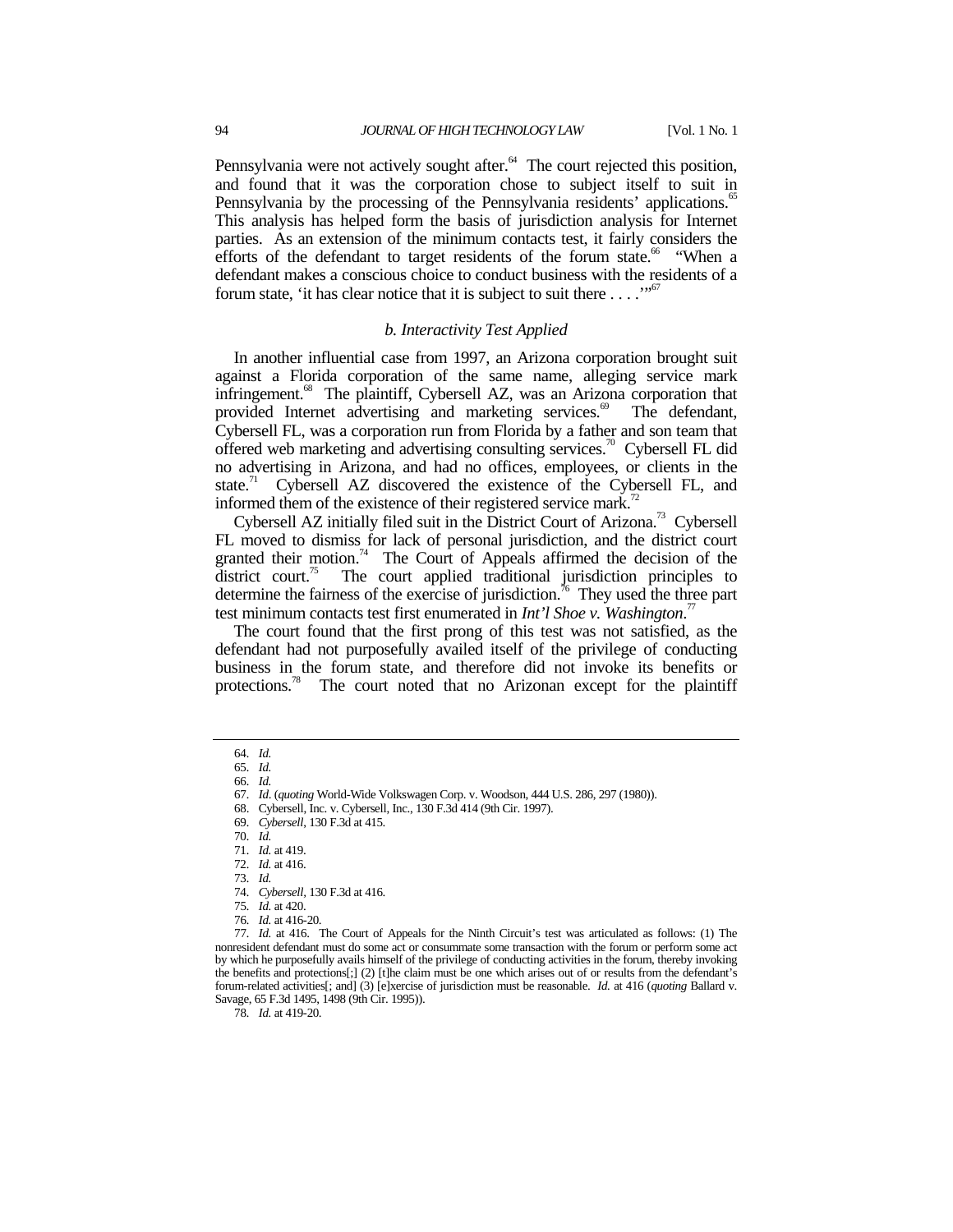accessed the defendant's web site.<sup>79</sup> In finding that Arizona had no personal jurisdiction over the defendant, the court characterized the web site in the language of the *Zippo* sliding scale, holding that the defendant's web site was "essentially passive" and that it did not "deliberately" direct its efforts towards Arizona residents.<sup>80</sup> The court explained that to find jurisdiction over the defendant, "something more" than its passive web site must exist to demonstrate that Cybersell FL directed its activities at Arizona.<sup>81</sup> Again, this trend of the courts to maintain the integrity of the minimum contacts test in cyberspace is a fair and reasonable way to resolve jurisdiction issues. The fact that parties are conducting business over the Internet does not necessarily dictate a departure from traditional, well-established law.

In a case distinguishing itself from this decision, jurisdiction was found over an company doing business on the Internet because of that certain "something more" than a passive web site. $82$  The plaintiff, Tech Heads, was an Oregonbased company in the business of providing computer-related services, including installation and maintenance of computer hardware, consulting and training.<sup>83</sup> Tech Heads sued the out-of-state defendant, Desktop, in Oregon district court under the Lanham Act for trademark infringement, and under state law for service mark infringement and dilution claims.<sup>84</sup> Tech Heads held a registered service mark in the name "Tech Heads" from the corporations division of the State of Oregon.<sup>8</sup>

Desktop was a Virginia-based Internet company that offered computerrelated services, and recruited and trained individuals with computer-related skills.<sup>86</sup> Over 95% of the Desktop's business was conducted in Virginia.<sup>87</sup> It had no physical presence in Oregon, was not registered to conduct business there, and had no registered agents, employees, or sales representatives in Oregon.<sup>88</sup> Desktop used the term "TECHHEAD" as a service mark in connection with its services, which are similar to Tech Head's services.<sup>89</sup>

<sup>79</sup>*. Cybersell*, 130 F.3d at 419.

<sup>80</sup>*. Id.*

<sup>81</sup>*. Id.*

<sup>82</sup>*. See Tech Heads,* 105 F. Supp. 2d at 1148. The District court of Oregon noted that, at the time of the *Tech Heads* decision of July 11, 2000, many district courts, but few circuit courts, had addressed whether personal jurisdiction can be properly exercised when the defendant's web site on the Internet is the sole contact with the resident forum. *Id.* at 1148. For district courts addressing such a question include *see Cybersell*, 130 F.3d 414; *see also* Millennium Enter., Inc. v. Millennium Music, LP, 33 F. Supp. 2d 907 (D. Or. 1999) (suggesting that the "middle zone" of the sliding scale introduced in *Zippo* needs further refinement to define the "something more" discussed by the court in *Cybersell*; further suggesting the requirement of "deliberate action" within the forum state, in the form of transactions with residents of the forum state or conduct of the defendant purposefully directed at the forum state); *see also* Neogen Corp. v. Neo Gen Screening, Inc., 109 F. Supp. 2d 724, 729 (W.D. Mich. 2000) (suggesting that something more than a passive availment of opportunities in the forum state could be "something akin to a deliberate undertaking to do or cause an act to be done in [the state] or conduct which can be properly regarded as a prime generating cause of the effects resulting in [the forum state] . . . ." (*quoting* Jeffrey v. Rapid Am. Corp., 448 Mich. 178, 188 (1995)).

<sup>83</sup>*. See generally Tech Heads*, 100 F. Supp. 2d. 1144.

<sup>84</sup>*. Id.* at 1143.

<sup>85</sup>*. Id.* at 1144.

<sup>86</sup>*. Id.*

<sup>87</sup>*. Id.* at 1149.

<sup>88</sup>*. Tech Heads*, 105 F. Supp. at 1144.

<sup>89</sup>*. Id.* at 1145.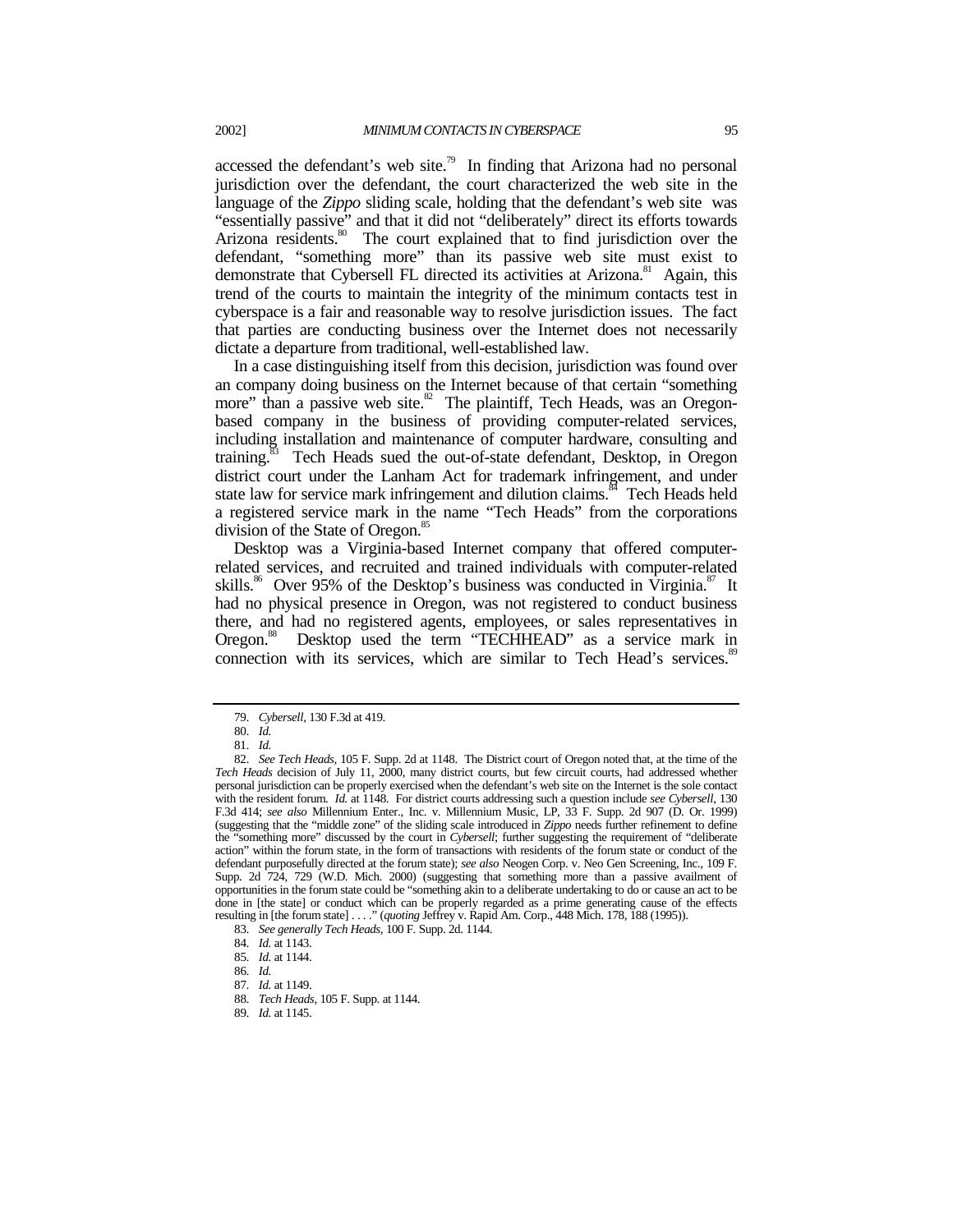Desktop registered the service mark "TECHHEAD" with the United States Patent and Service Mark Office in 1999.<sup>90</sup>

In spite of finding that Desktop did not intentionally direct its activities at the forum state, the Oregon court denied Desktop's motion to dismiss for lack of personal jurisdiction.<sup>91</sup> The court cited several facts in support of their decision.<sup>92</sup> At least one Oregon resident "reached out" to the Desktop web site and submitted a resume to them while residing in the forum state.<sup>93</sup> The court found that Desktop "actively encourage[d] and receive[d] resumes from jobseekers" through a "highly commercial, highly interactive Web site."

The *Tech Heads* case seems like an extremely broad exercise of specific personal jurisdiction – it almost seems like an exercise of general jurisdiction.<sup>95</sup> The Oregon court proposed that traditional notions of jurisdiction must maintain flexibility in a society transformed by technological innovation.<sup>96</sup> The court then offers advice to Internet companies seeking to protect themselves from the exercise of personal jurisdiction in a forum state. $\frac{97}{10}$  Such companies are advised to implement: "(1) a disclaimer that they will not sell products or provide services. . .outside a certain geographic area; and (2) an interactive agreement that includes a choice of venue clause to which a consumer or client must agree before purchasing any products or receiving any services."<sup>98</sup> Such

*Id.*

95. The *Tech Heads* court, comparing itself to the *Stomp v. NeatO, LLC*, 61 F. Supp. 2d 1074 (D. Cal. 1999) court, stated that finding jurisdiction over the defendant in this case did not strictly comply with "traditional" notions of jurisdiction. *Tech Heads*, 105 F. Supp. at 1152. "But when a merchant seeks the benefit of engaging in unlimited commerce over the Internet, it runs the risk of being subject to the process of the courts of those states." *Id.* (*quoting Stomp*, 61 F. Supp. 2d at 1081).

96*. Id.* at 1152. *But see* Neogen Corp. v. Neo Gen Screening, Inc., 109 F. Supp. 2d at 728-29 (explaining that district courts have not exercised jurisdiction over defendants with passive web sites because of the risk of national, and perhaps global, "jurisdiction over anyone and everyone who establishes an Internet web site. Such nationwide jurisdiction is not consistent with traditional personal jurisdiction case law . . . ." (*quoting* Weber v. Jolly Hotels, 977 F. Supp. 327, 333 (D.N.J. 1997) and cases cited therein)).

<sup>90</sup>*. Id.* at 1143-44.

<sup>91</sup>*. Id.* at 1152.

<sup>92</sup>*. Id.* at 1150-51. The court found that Desktop

purposefully reached out across the United States, including Oregon and around the world, not only through its Web site, but also through national advertising and a toll-free telephone number. Desktop's advertisements with the Tech Heads marks appear in a nationally circulated newspaper, The Washington Post, and reach Oregon and other states . . . . Desktop does not confine its activities to the local area. Instead, it accepts resumes on a global basis. For those anywhere in the world with access to the Internet, the Washington Post, or the telephone, who wish to relocate to the Virginia area, Desktop acts as a placement agency . . . . This is a commercial activity involving individuals from across the United States and in foreign countries from which Desktop presumably receives income. Desktop should therefore reasonably expect its actions to subject it to jurisdiction in states where its actions cause harm.

<sup>93</sup>*. Tech Heads*, 105 F. Supp. at 1149-50.

<sup>94</sup>*. See id.* at 1150-51. The court found that, in addition to the minimum contacts requirement, Desktop's activities satisfied the other two prongs of jurisdiction as well. *Id.* at 1151-1152. First, the claim arose out of the defendant's forum-related activities because of their use of Tech Head's marks on Desktop's web site, in their toll-free number, and in their nation-wide newspaper advertising. *Id.* at 1151. Second, the exercise of jurisdiction was reasonable, as the court ruled that Tech Heads had established that Desktop had purposefully availed itself of jurisdiction in Oregon. *Id.* at 1152.

<sup>97</sup>*. Tech Heads*, 105 F. Supp. at 1152.

<sup>98</sup>*. Id.* at 1152 (*citing Stomp v. NeatO, LLC*, 61 F. Supp. 2d at 1080-81).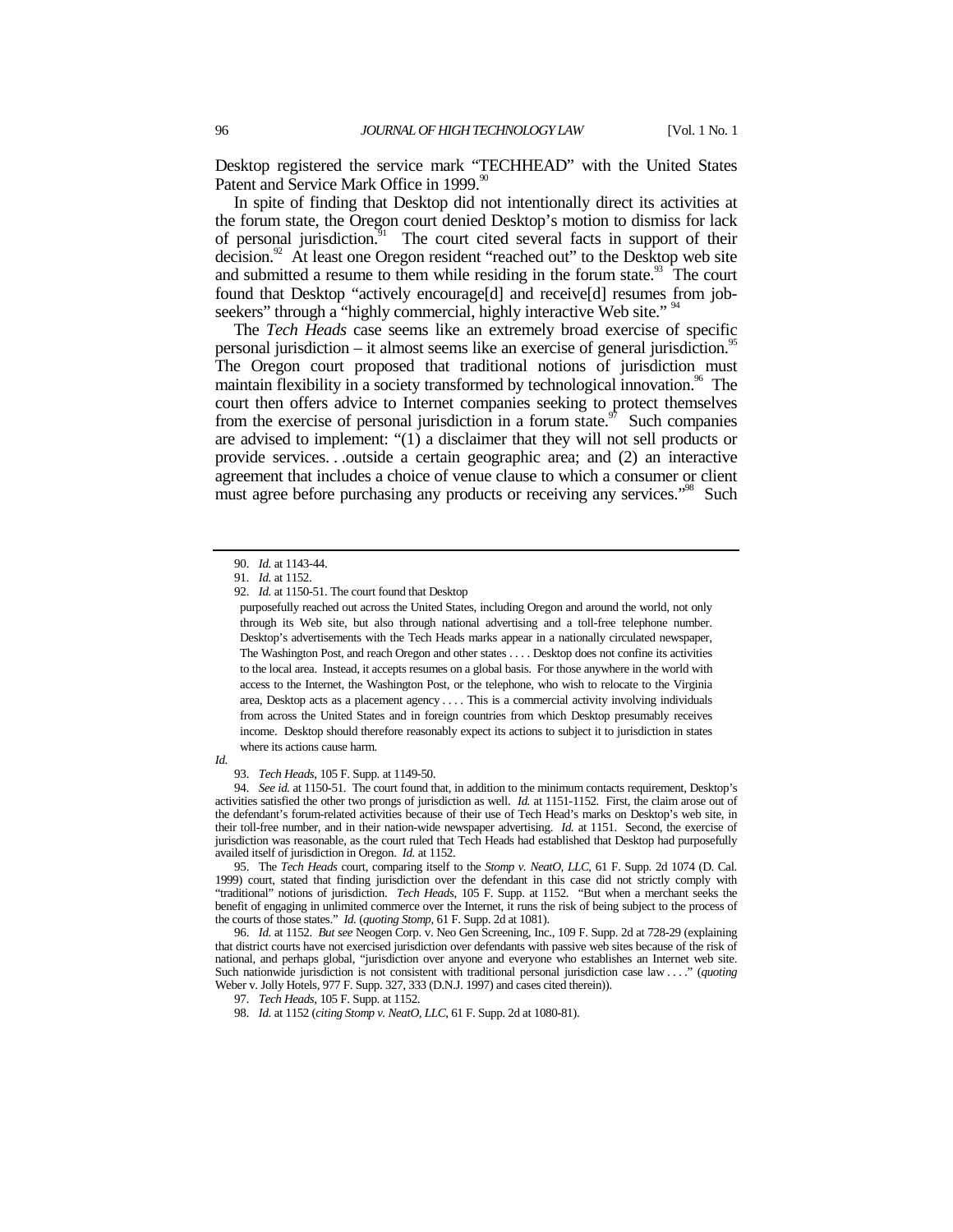disclaimers are indeed a good idea, but the exercise of jurisdiction in this case seems too far-reaching.

#### *c. Targeting the Forum State and the "Effects" Test*

Other recent cases, where jurisdiction has been found over Internet defendants, examine whether the defendant has "targeted" the forum state with its business. In 2000, the district court for the Eastern District of Michigan found jurisdiction over a defendant, based on sales of its products to Michigan residents.<sup>99</sup> The court held that the defendant solicited, and perhaps targeted, its goods on its web site to appeal directly to the citizens of Michigan.<sup>100</sup> The items for sale were sports memorabilia with the logos of Michigan athletic teams.101 The court suggested that "the traditional [jurisdictional] framework most analogous" to operating a web site is placing a product into the "stream of commerce."<sup>102</sup> The court found that the defendant did more than place its product into the stream of commerce by targeting its activities to the residents of Michigan, and by allowing residents to contract on its web site.<sup>103</sup>

Another test that is utilized in the area of cyberspace jurisdiction is the "effects" test described in a 1984 Supreme Court case, $104$  and subsequent cases.105 In *Calder v. Jones*, the Supreme Court held that the purposeful availment prong of the minimum contacts test is satisfied if a defendant aims a foreign act at the forum state, and the act has effect there.<sup>106</sup> "To meet the effects test, the defendant must have (1) committed an intentional act, which was (2) expressly aimed at the forum state, and (3) caused harm, the brunt of which was suffered and which the defendant *knows* is likely to be suffered in the forum state."<sup>107</sup>

102*. The Sports Auth.,* 97 F. Supp. 2d at 813 (*citing* Asahi Metal Indus. Co. v. Sup. Ct. of Cal., 480 U.S. 102 (1987)). In *Asahi*, the Supreme Court held that the placement of "a product into the stream of commerce, without more," does not satisfy the purposeful availment requirement of the minimum contacts standard. *Asahi,* 480 U.S*.* at 112. *But see* ABA, *supra* note 6, at 43 (stating that the stream of commerce theory is not an appropriate analysis for jurisdiction in Internet commerce cases).

103*. The Sports Auth.*, 97 F. Supp. 26 at 814-15.

104. Calder v. Jones, 465 U.S. 783 (1984). This test was later utilized in *Panavision Int'l, L.P. v. Toeppen*, 141 F.3d 1316, 1321 (9th Cir. 1998).

105*. See Neogen Corp.*, 109 F. Supp. 2d 724; *see also* Bancroft & Masters, Inc. v. Augusta Nat'l, Inc., 223 F.3d 1082 (9th Cir. 2000).

106*. Calder,* 465 U.S. at 785.

107. Bancroft & Masters, 223 F.3d at 1087, (*citing Panavision*, 141 F.3d at 1321 (emphasis added)). *See also* Intercon, Inc. v. Bell Atl. Internet Solutions, Inc., 205 F.3d 1244 (10th Cir. 2000) (holding that defendant's knowledge of e-mail routed through Oklahoma put the defendant on notice that he could be haled into court there); United States v. Thomas, 74 F.3d 701 (6th Cir. 1996) (holding that defendant's review of applications from the forum state, on which the state was noted, put the defendant on notice that he could be subject to suit in the forum state).

<sup>99.</sup> The Sports Auth. Michigan, Inc. v. Justballs, Inc., 97 F. Supp. 2d 806 (E.D. Mich. 2000).

<sup>100</sup>*. The Sports Auth.,* 97 F. Supp. 2d at 814.

<sup>101.</sup> Justball's web site was also found to be interactive, which contributed to the court's decision to exercise jurisdiction over it. *Id.* at 814-15. Justballs's web site allowed users to view a comprehensive product list, a pricing guide, and allowed Internet users to buy its products exclusively over the Internet, and contact the company via e-mail. *Id.* at 814. The court also held that the "[a]bility to download, transmit or exchange information with a defendant via the computer and the presence of on-line contracts between a defendant and a plaintiff are sufficient for a court to exercise personal jurisdiction over a defendant." *Id.* at 813 (*citing* CompuServe, Inc. v. Patterson, 89 F.3d 1257, 1264 (6th Cir. 1996)).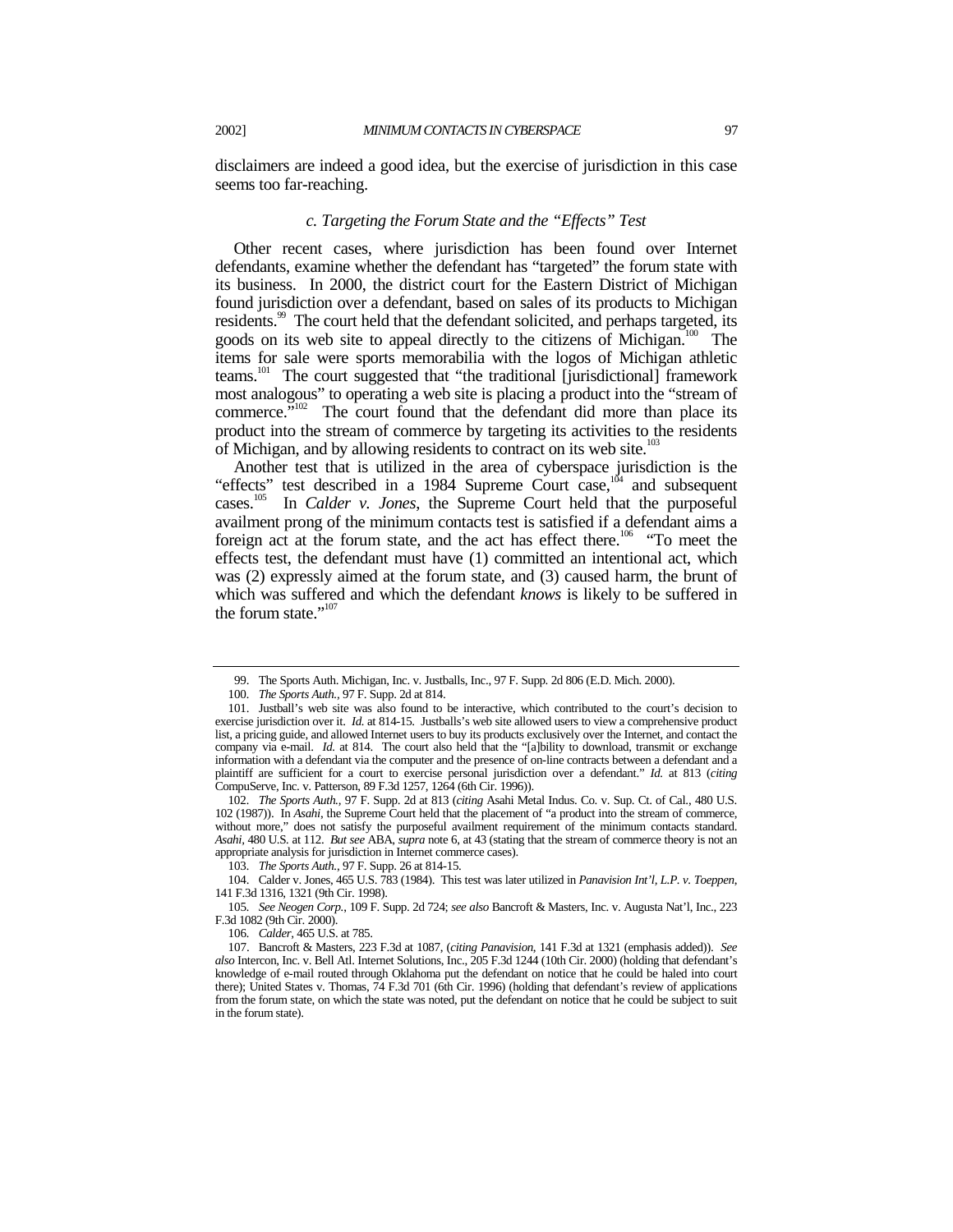#### *d. Zippo and Cybersell Become Pillars of Internet Jurisdiction Cases*

Since 1997, when the influential decisions of *Zippo* and *Cybersell* were issued, four short years have passed. The litigation of Internet jurisdiction cases has increased tremendously. In a survey of the most recent cases, there was a notable reliance and adherence to the standards set forth in *Zippo* and *Cybersell*. 108

In a 2001 case, jurisdiction was found over a Dominican Republic entity which allegedly irreparably harmed the plaintiff's mark.<sup>109</sup> The court denied the plaintiff's motion for summary judgment based on in rem jurisdiction over the subject matter, but granted personal jurisdiction based on the entity's intentional activities and personal availment of the forum state.<sup>110</sup> Citing no case law on the subject matter in the fourth circuit, the court applied the *Zippo* sliding scale of interactivity, and found that due process requirements were satisfied to exercise jurisdiction over the defendant based upon sufficient minimum contacts and purposeful availment.<sup>1</sup>

Jurisdiction was denied in a 2000 case, based on a similar analysis, because of the finding that the defendant did not have an interactive web site. 112 In this case, the court noted that the interactive portion of the web site was still under construction, and that no electronic transactions were occurring at the time of the litigation.<sup>113</sup> This is a striking example of how fact-specific the jurisdiction analysis has become in this area, and how closely the *Zippo* test is followed.

Another recent, interesting case found no jurisdiction over a website dispute, even though the defendant maintained an office in the forum state.<sup>114</sup> The court found that in spite of the fact that the defendant maintained office space in Florida, its web sites were clearly directed at 17 other states in which it was registered to do business, and not directed at Florida itself.115 This is a *very* strict adherence to the facts of the case and to the new jurisdiction tests that have sprung from the minimum contacts analysis.

<sup>108</sup>*. See, e.g.,* Alitalia-Linee Aeree Italiane v. Casinoalitalia.com and Technologia JPR, Inc., 2001 U.S. Dist. LEXIS 534 (E.D. Va. 2001); Uncle Sam's Safari Outfitters, Inc. v. Uncle Sam's Army Navy Outfitters-Manhattent, Inc., 96 F. Supp. 2d 919 (E.D. Mo. 2000); JB Oxford Holdings, Inc. v. Net Trade, Inc., 76 F. Supp. 2d 1363 (S.D. Fl. 1999).

<sup>109</sup>*. Alitalia-Linee*, 2001 U.S. Dist. LEXIS 534. The plaintiff was an Italian airline company with a registered United States trademark in their company name. *Id.* at 2. The defendant was a Dominican Republic entity with no offices or employees existing within the United States. *Id.* at 3. The defendant had registered a domain name with Network Solutions, Inc. (NSI), and this domain name was the subject of the litigation. *Id. See also America Online, Inc.*, 106 F. Supp. 2d 848, which involved a trademark dispute. This case held that a California defendant was not subject to personal jurisdiction solely on the basis of registering an allegedly infringing domain name with NSI. *Id.* at 857-58. The court noted that the contract with NSI alone was not a sufficient basis for minimum contacts. *Id.*

<sup>110</sup>*. Alitalia-Linee*, 2001 U.S. Dist. LEXIS at 28.

<sup>111</sup>*. Id.* at 27. "Simply put, as the level of interactivity of the website and the commercial nature of the exchange of information increase, the more reasonable it is to conclude that a defendant directed its activities purposefully at the forum state and should reasonably have foreseen being haled into court in the forum jurisdiction." *Id.*

<sup>112</sup>*. Uncle Sam's, Inc.*, 96 F. Supp. 2d 919 (E.D. Mo. 2000).

<sup>113</sup>*. Uncle Sam's* at 922-23.

<sup>114</sup>*. JB Oxford*, 76 F. Supp. 2d 1363.

<sup>115</sup>*. Id.* at 1367.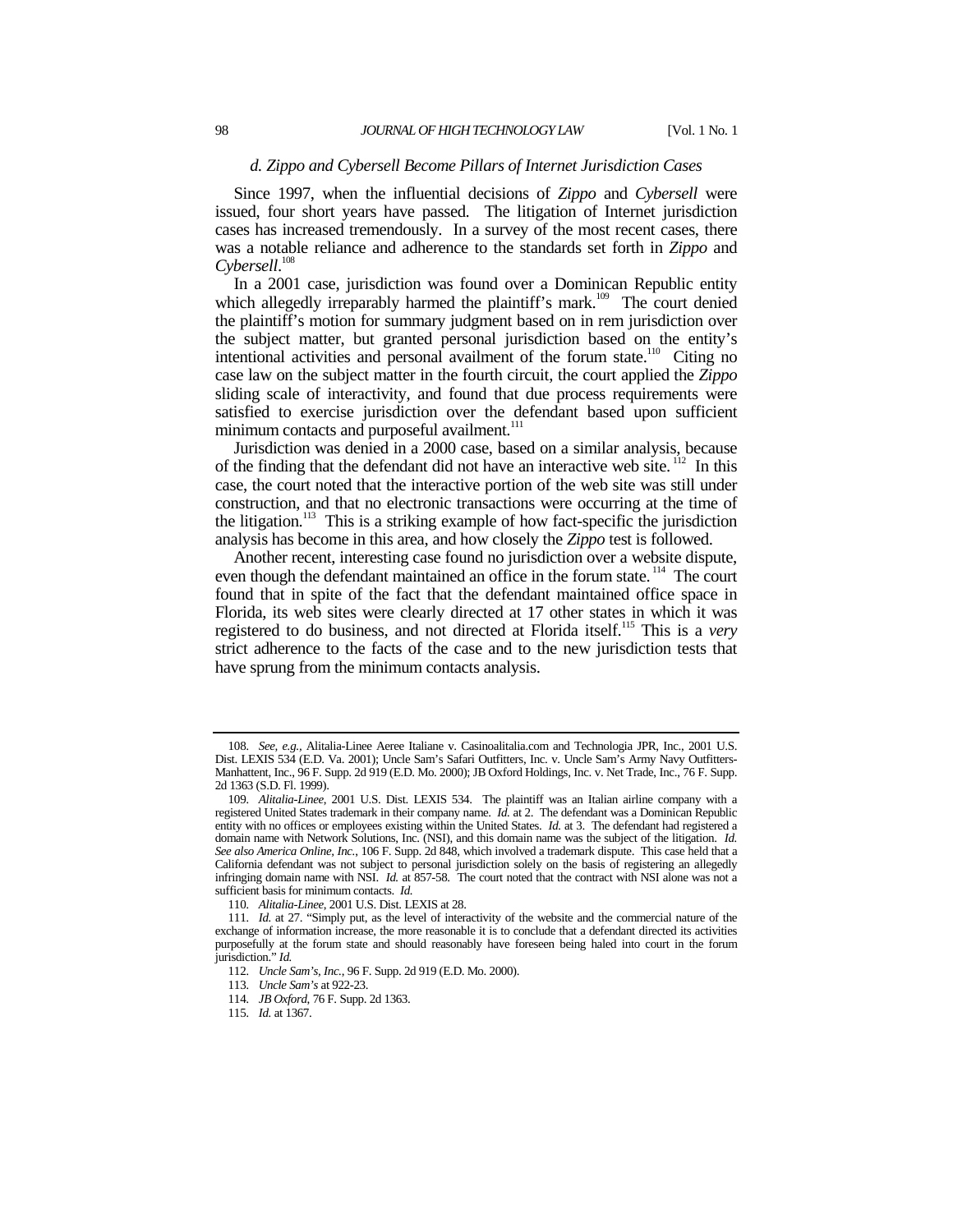#### *e. Traditional Standards Still Apply*

From this survey of the current caselaw, it appears that the courts are choosing to maintain traditional standards of jurisdiction in cases involving Internet disputes.<sup>116</sup> Jurisdictional analysis appears to depend on the facts of each specific case. For now, while the Internet continues to develop, these traditional approached are still appropriate. Businesses and consumers alike may be certain that the rules of jurisdiction remain consistent, and what precautions they need to take to protect themselves – because these rules are similarly applied in other contexts. Hopefully, over time, a body of law will emerge from our technological adolescence that is perfectly tailored to our issues of jurisdiction in the newly emerging global setting. In the interim, our traditional notions of jurisprudence serve us well.

## III. CONCLUSION

As demonstrated by the review of the current caselaw, and the report of the American Bar Association, traditional methods of analyzing jurisdiction are currently working in the context of cyberspace. The jurisdictional analysis of each case seems to be very fact-driven, and each matter appears to be settled on a case-by-case basis.

Historically, jurisdictional requirements in American courts have centered on the physicality of the parties as a means of determining which state's law to apply. Now that parties are interacting in the new sphere of cyberspace, the law that has evolved in physical space is adapting to new types of transactions. As our society becomes more sophisticated and reaches out to a global marketplace, and as people from all over the country reach out to the Internet, the laws of jurisdiction will further evolve. The standard of minimum contacts is an appropriate starting point for jurisdictional analysis of online parties, and continues to adapt to the new field of cyberspace.

It will be interesting to see what survives as analysis for jurisdiction, and what tests (if any) will become applicable to the international arena. It will also be interesting to see if the *Zippo* and *Cybersell* cases, which were the frontiersmen of Internet jurisdiction cases at the time of their release, will continue to heavily influence American courts in this area. We are at the beginning of a very long line of cases, and it will be exciting to note which case becomes the *International Shoe* of cyberspace. Or if it will remain *International Shoe* itself. And then, one might think, what if the *Shoe* does not fit? There is some danger in resting on our legal laurels. What if there were a better analysis waiting to be developed – but, in a manner similar to our "QWERTY" system of typing and our mass societal reliance on the Microsoft Word® operating platform – we simply refused to discover it, because we were already using something that worked, for the most part. As we advance past our technological adolescence, it will be very interesting to see if we change our ways.

<sup>116.</sup> For an argument against the traditional application of jurisdictional analysis to cyberspace, see David R. Johnson & David Post, *Law and Borders – The Rise of Law in Cyberspace*, 48 STAN. L. REV. 1367 (1996).